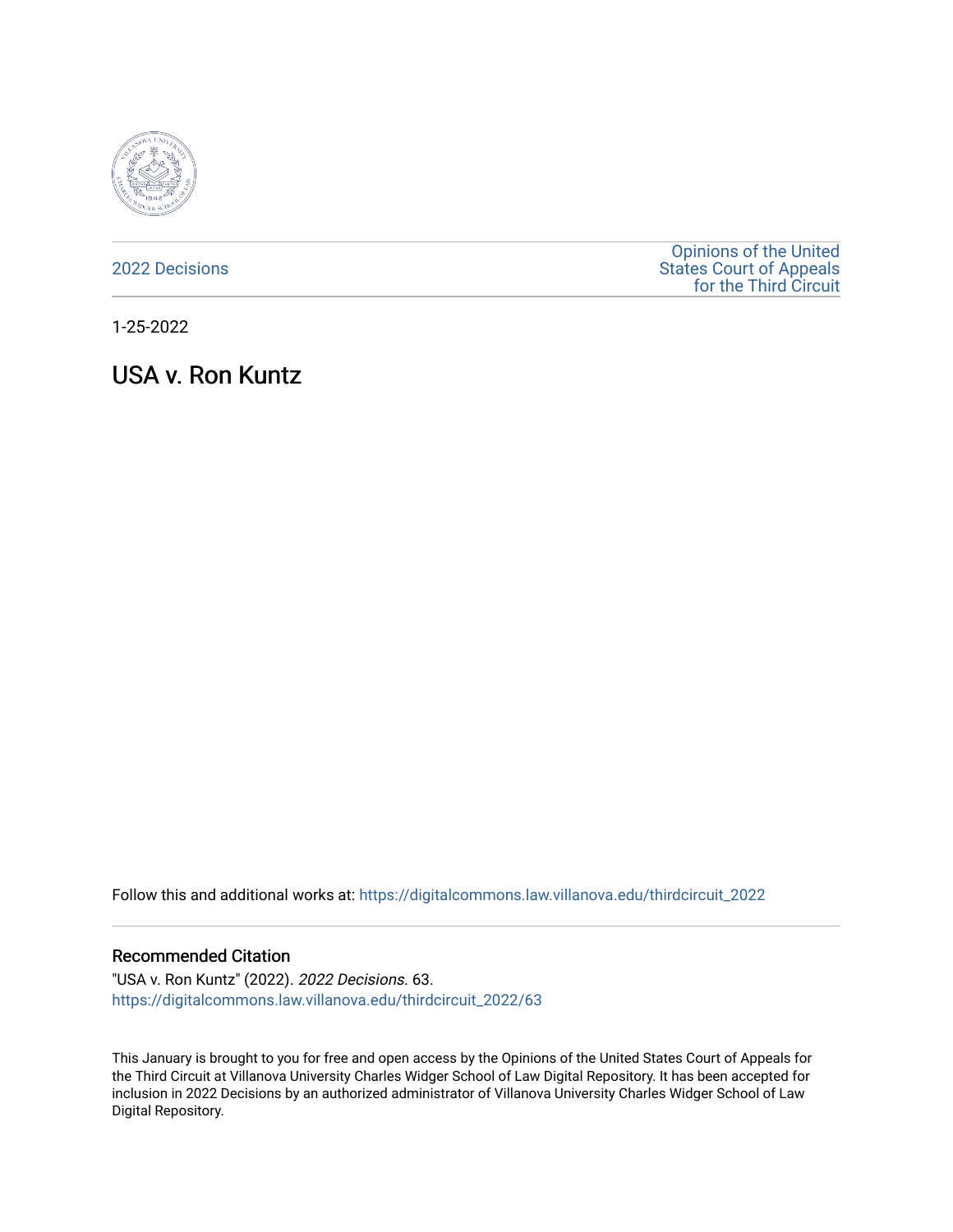## NOT PRECEDENTIAL

# UNITED STATES COURT OF APPEALS FOR THE THIRD CIRCUIT

No. 18-2695  $\mathcal{L}_\text{max}$ 

### UNITED STATES OF AMERICA

v.

RON DELANO KUNTZ, Appellant

 $\mathcal{L}_\text{max}$ 

On Appeal from the District Court of the Virgin Islands District Court No. 3-17-cr-00026-003 District Judge: The Honorable Curtis V. Gomez

Submitted Under Third Circuit L.A.R. 34.1 (a) December 10, 2021

 $\mathcal{L}_\text{max}$ 

Before: McKEE, RESTREPO, and SMITH, *Circuit Judges*

(Filed: January 25, 2022)

OPINION\*

<sup>\*</sup> This disposition is not an opinion of the full Court and pursuant to I.O.P. 5.7 does not constitute binding precedent.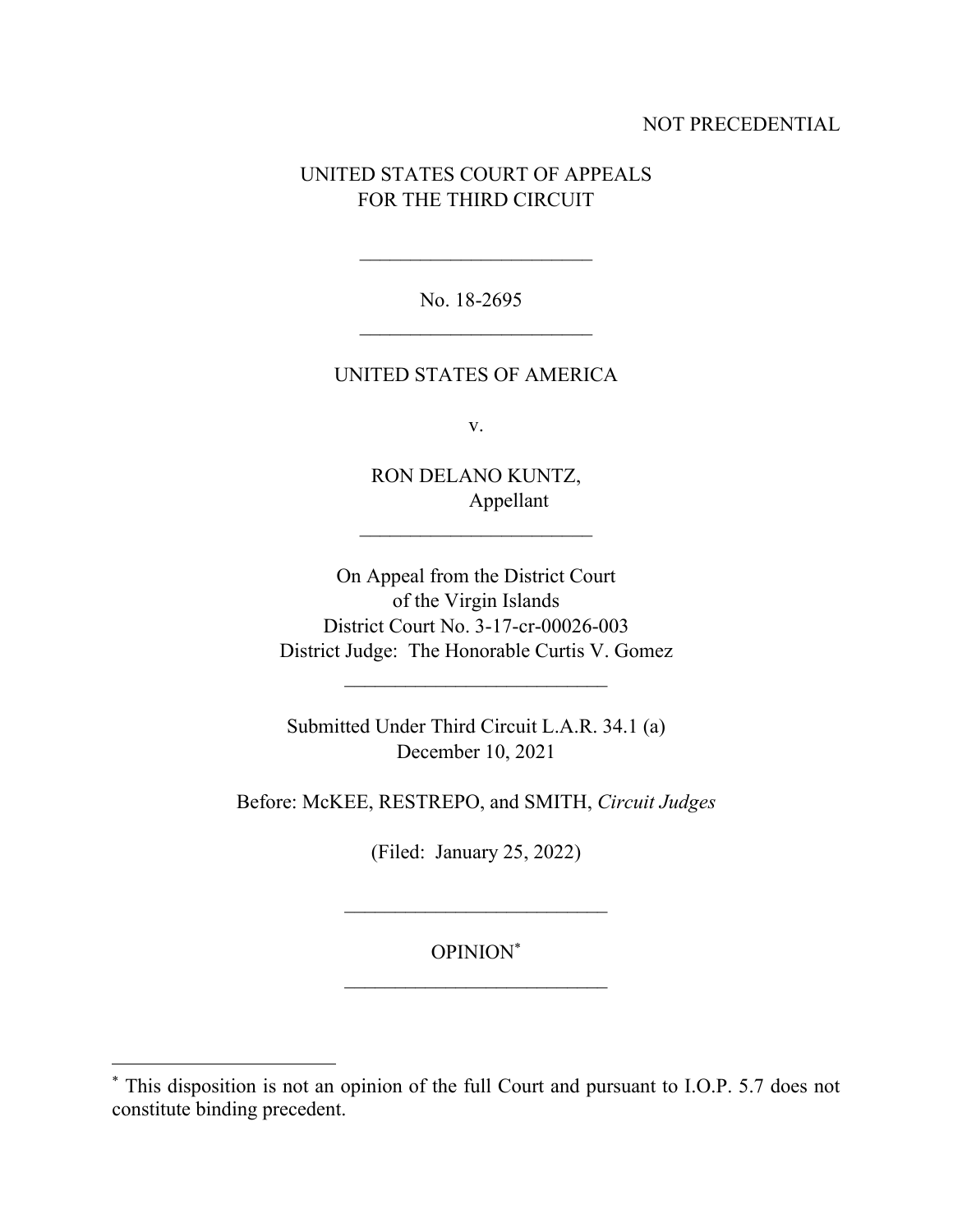#### SMITH, *Circuit Judge*

Ron Delano Kuntz was convicted of participating in a robbery of a jewelry store. He appeals his conviction and sentence. Because the District Court committed no error, we will affirm.

Kuntz was indicted for Conspiracy to Commit Hobbs Act Robbery, 18 U.S.C. § 1951, Hobbs Act Robbery, 18 U.S.C. §§ 1951, 1952, and Brandishing a Firearm during a Federal Crime of Violence, 18 U.S.C. §  $924(c)(1)(A)$ . Kuntz pled not guilty, and he was tried along with two of his co-conspirators, Keon Wilson and Shawn McIntosh. At trial, the testimony demonstrated that there was a conspiracy to rob a jewelry store in St. Croix. The day before the robbery, Kuntz picked up four men who would eventually rob the store, and he drove them to a Walgreens store where he and one of the men purchased straw hats and sunglasses. The individuals then wore the hats and sunglasses during their commission of the planned robbery. They also pointed a gun at the manager, smashed a jewelry case, and took jewelry before escaping. At trial, a cooperating witness, Robert Brown, identified Kuntz as a member of the conspiracy and stated that he served as a lookout. The Jury convicted Kuntz on all counts.

After the trial, a prisoner who was incarcerated with Brown claimed that he overheard Brown say that he testified against Kuntz only because Brown believed Kuntz was a government witness. This was brought to the attention of Kuntz's counsel. At the time, the prisoner was represented by Attorney Carl Williams who, at one point, represented both Brown and Kuntz. By the time trial commenced, however, both Brown and Kuntz had separate counsel.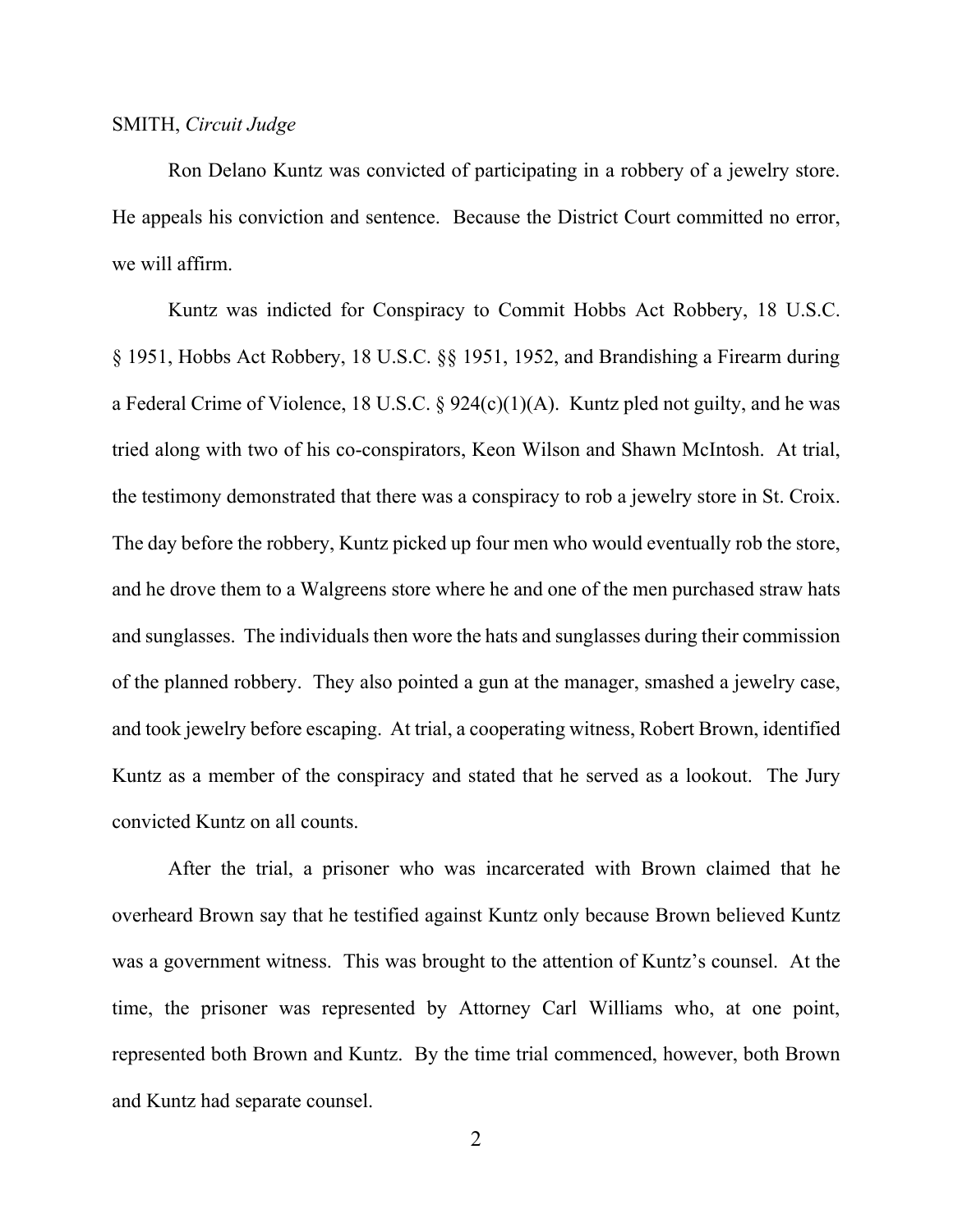The Court sentenced Kuntz to 78 months' imprisonment on Count One, Conspiracy to Commit Hobbs Act Robbery, and Count Two, Hobbs Act Robbery, to be served concurrently and 84 months' imprisonment on Count Three, Brandishing a Firearm During a Federal Crime of Violence, to be served consecutively. The court also ordered Kuntz to pay \$161,350 in restitution.<sup>1</sup>

On appeal, Kuntz argues that: (1) due to a conflict of interest he was deprived of his Sixth Amendment right to effective assistance of counsel; (2) there was insufficient evidence to convict him on all counts; (3) the Court erred in its jury instructions by stating that Hobbs Act Robbery is a crime of violence and by giving a *Pinkerton* instruction; and (4) the Court erred in applying a sentencing guideline based on the amount of restitution owed and by imposing more restitution than the evidence suggested at trial. We address each argument in turn.<sup>2</sup>

Kuntz was not denied effective assistance of counsel. As we have explained, "to prove a conflict of interest violative of the sixth amendment, a defendant has  $s$  to prove  $(1)$ multiple representation that (2) created an actual conflict of interest that (3) adversely affected the lawyer's performance." *Gov't of V.I. v. Zepp*, 748 F.2d 125, 135 (3d Cir. 1984) (quoting *Sullivan v. Cuyler*, 723 F.2d 1077, 1084 (3d Cir. 1983)) (cleaned up). By the time

<sup>&</sup>lt;sup>1</sup> The District Court had jurisdiction pursuant to 18 U.S.C.  $\S$  3241. We have jurisdiction pursuant to 28 U.S.C. § 1291 and 18 U.S.C. § 3742(a).

<sup>&</sup>lt;sup>2</sup> Kuntz attempted to incorporate other arguments from his codefendants pursuant to Federal Rule of Criminal Procedure 28. His brief did not identify which issues he intended to adopt. Nor did it attempt to individualize any arguments. His attempt to adopt arguments is therefore insufficient under Rule 28(i). *See United States v. Fattah*, 914 F.3d 112, 146 n.9 (3d Cir. 2019).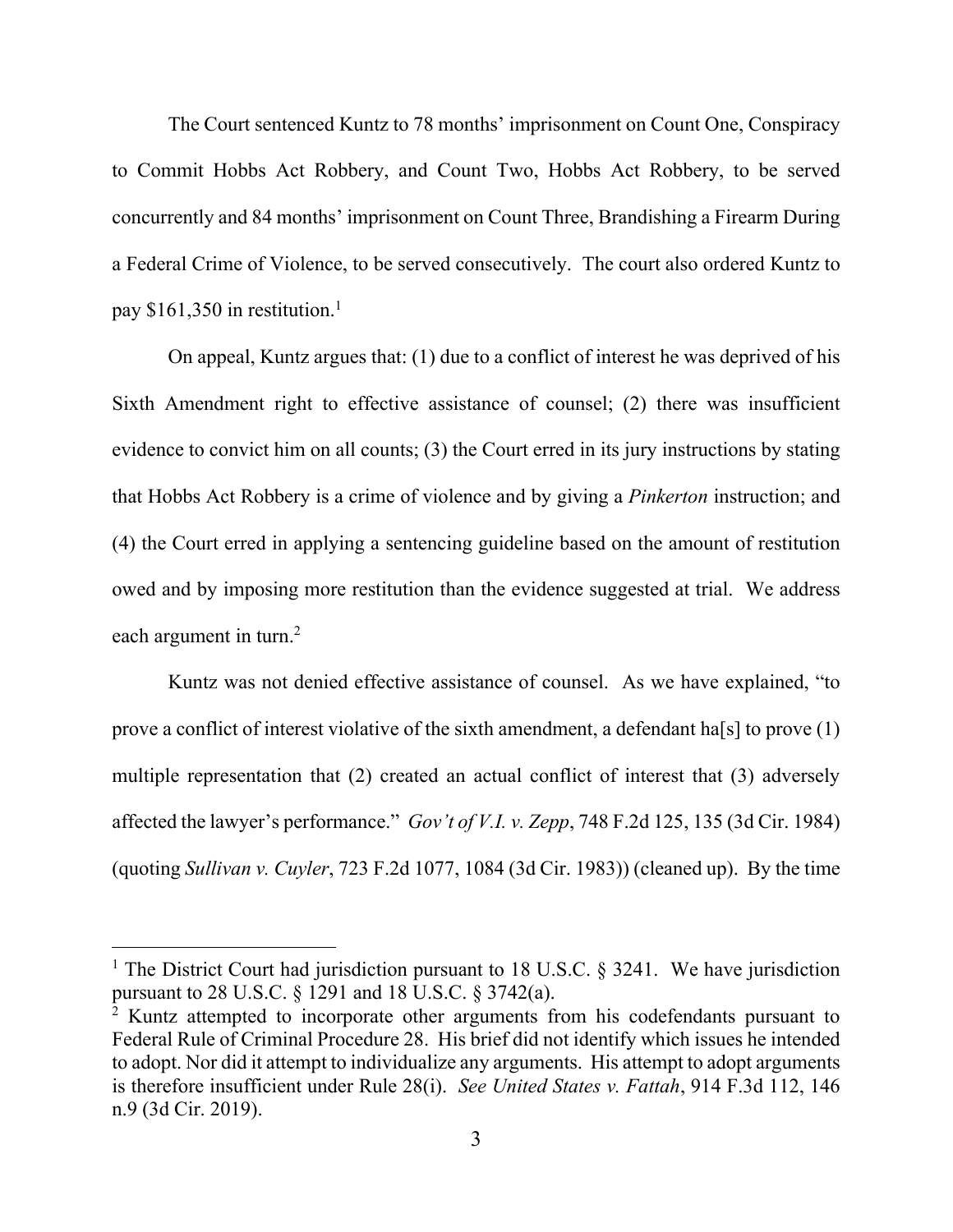of trial, Kuntz and Brown each had his own counsel, so there was no conflict of interest. Further, there is no indication the previous sharing of counsel with Brown affected Kuntz's trial counsel. While he cites an email concerning the statement Brown made after trial, that post-trial statement could not have affected trial counsel's examination of Brown. Thus, Kuntz was not denied effective assistance of counsel.<sup>3</sup>

Second, viewed in the light most favorable to the prosecution, there was sufficient evidence in this case to convict Kuntz on all charges.<sup>4</sup> Most notably, Brown identified Kuntz as a member of the conspiracy. Additionally, the Jury was not required to credit Kuntz's explanation that he bought the hats and sunglasses for a "beach party." They could have reasonably concluded he bought them as disguises for the robbery. Therefore, the evidence was sufficient to convict Kuntz of these charges.

Third, the Court did not err in its instructions.<sup>5</sup> Kuntz challenged the following two instructions: "[t]he defendants are charged in Count II of the Indictment with a crime of interference with commerce by robbery. I instruct you that interference with commerce by robbery is a crime of violence," App. at 492, and as to Count III, "each member of a

 $3$  Defendant also argues that the email shows that Brown committed perjury, and therefore "[D]efendant is entitled to relief." Appellant's Br. at 12. But the case Kuntz relies upon stands for the proposition that when the government knowingly presents false testimony, it violates the Due Process Clause. There's no assertion that the Government knew Brown's testimony was false. *Haskell v. Superintendent Greene SCI*, 866 F.3d 139, 145– 46 (3d Cir. 2017). Additionally, the email does not prove that Brown presented false testimony: It could have explained Brown's decision to cooperate instead of remaining silent.

<sup>4</sup> Our standard of review for sufficiency of the evidence is *de novo*. *United States v. Lee*, 612 F.3d 170, 178 (3d Cir. 2010).

<sup>&</sup>lt;sup>5</sup> As Kuntz argues that this violated his right to trial by jury, we exercise plenary review. *United States v. Henry*, 282 F.3d 242, 246 (3d Cir. 2002).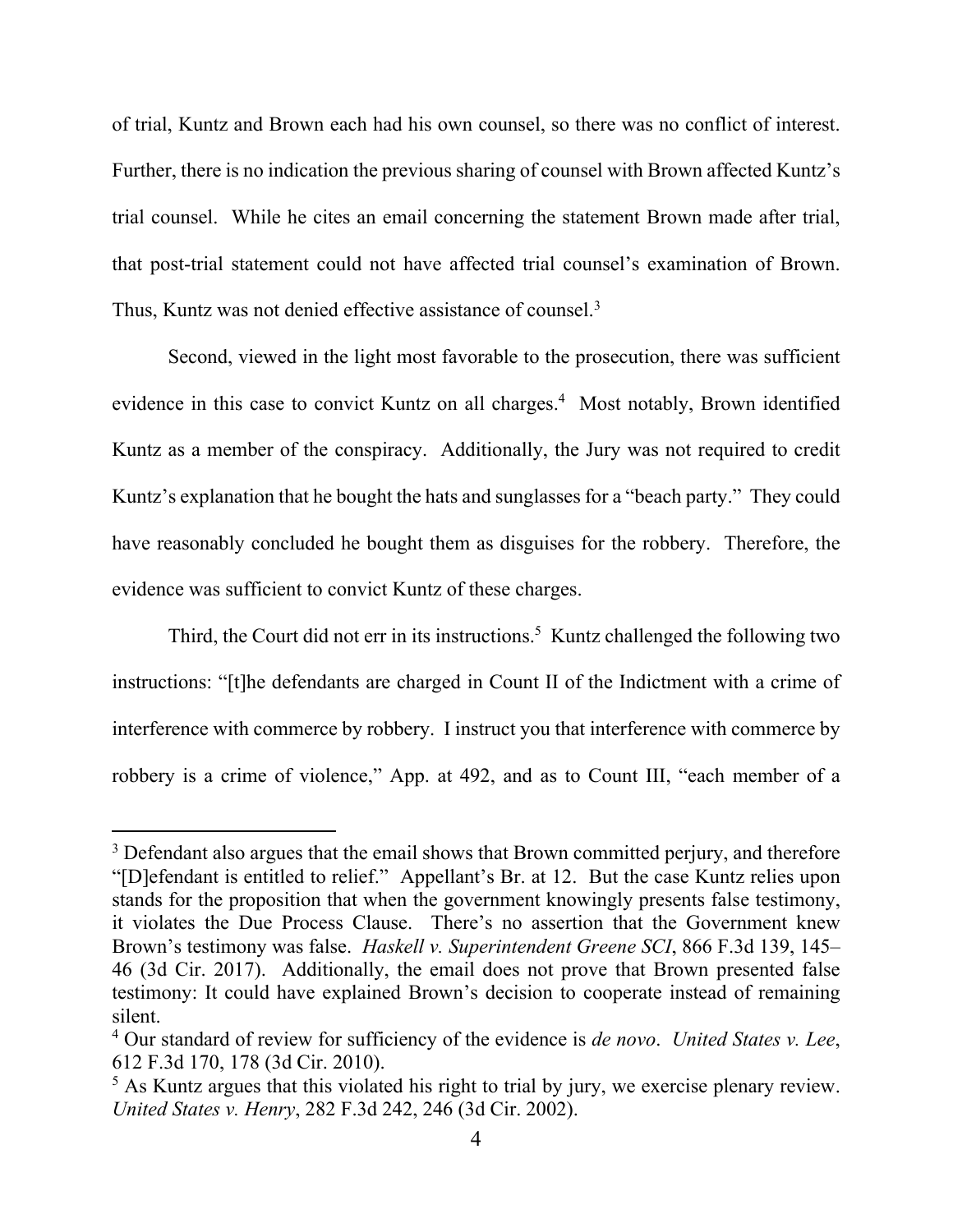conspiracy is responsible for the crime and other acts committed by the other members." App. at 494**.** But both of these instructions are accurate statements of law. *See United States v. Walker*, 990 F.3d 316, 326 (3d Cir. 2021) (holding that Hobbs Act Robbery is a crime of violence); *United States v. Lopez*, 271 F.3d 472, 480 (3d. Cir. 2001) (citing *Pinkerton v. United States*, 328 U.S. 640 (1946)) (explaining that co-conspirators are responsible for the acts committed by other members of the conspiracy).

Finally, the Court did not err in determining the amount of restitution owed by Kuntz and by applying a related sentencing guideline. <sup>6</sup> First, the Jury did not have to find the amount of restitution imposed. *United States v. Leahy*, 438 F.3d 328, 337 (3d Cir. 2006) (en banc). It also did not have to find the amount stolen necessary for the guideline to apply because the guideline is merely discretionary. *United States v. Grier*, 475 F.3d 556, 565 (3d Cir. 2007) (en banc). The District Court needed to find, by a preponderance of the evidence, that the guideline could apply. *Id*. All the evidence presented was consistent: the loss was over \$95,000—the amount required for the guideline to apply. U.S.S.G.  $§$  2B3.1(7).

Finally, the Court did not abuse its discretion in imposing \$161,350 worth of restitution. There was conflicting testimony as to the amount of the loss. Some of the sources, including the store owner's testimony at trial, established that the loss was less than \$161,530. But there was also evidence which established that the loss was \$161,530.

<sup>&</sup>lt;sup>6</sup> We exercise plenary review over whether the jury was required to find the amount of restitution imposed. *Henry*, 282 F.3d at 246. The Court's determination of the amount of restitution is reviewed for abuse of discretion. *United States v. Quillen,* 335 F.3d 219, 221– 22 (3d Cir. 2003).